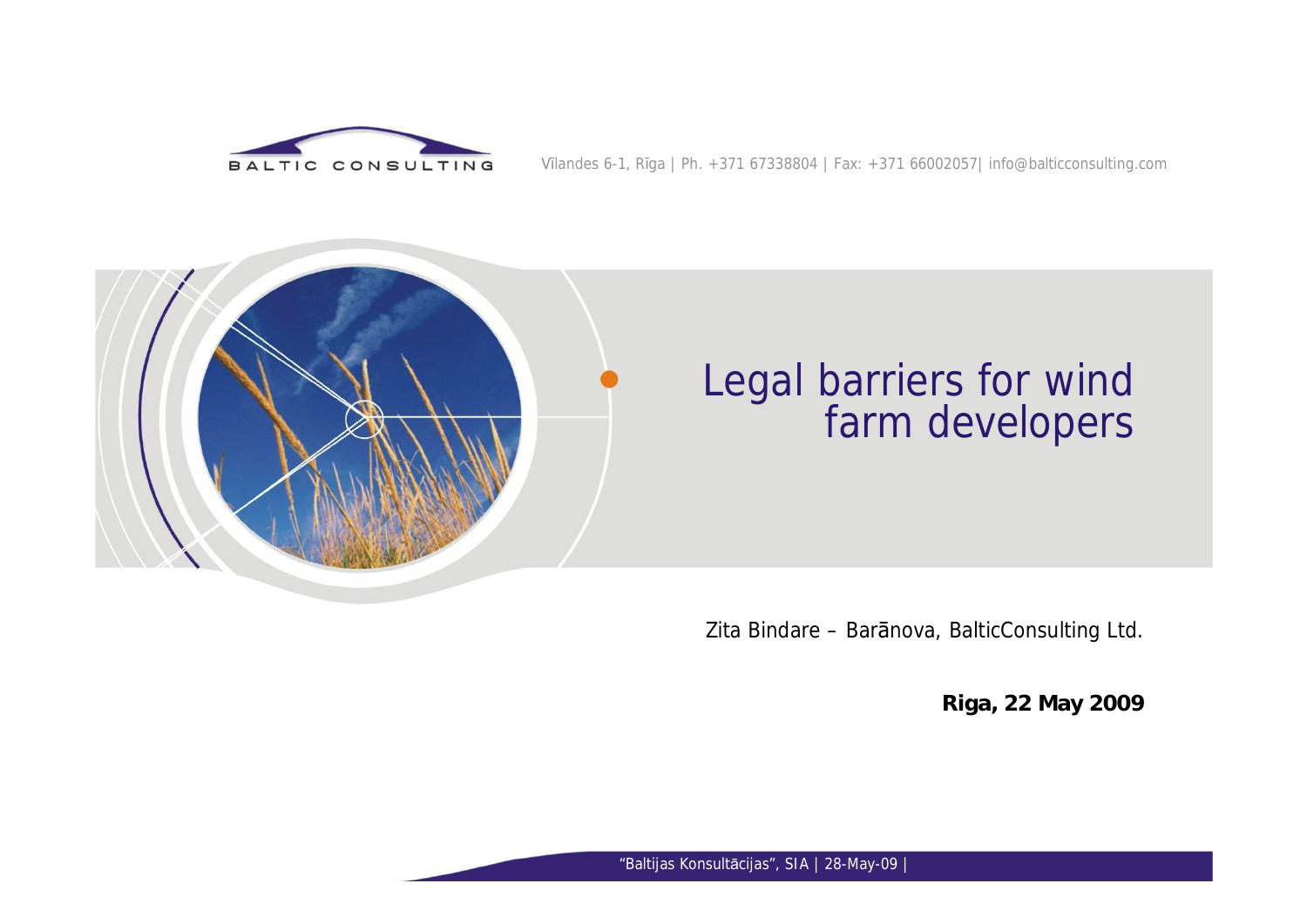



## **Content**

- Introduction
- Baltic States comparison
- •Legal barriers
- Conclusion

"Baltijas Konsultācijas", SIA | 28-May-09 | Prezentācijas nosaukums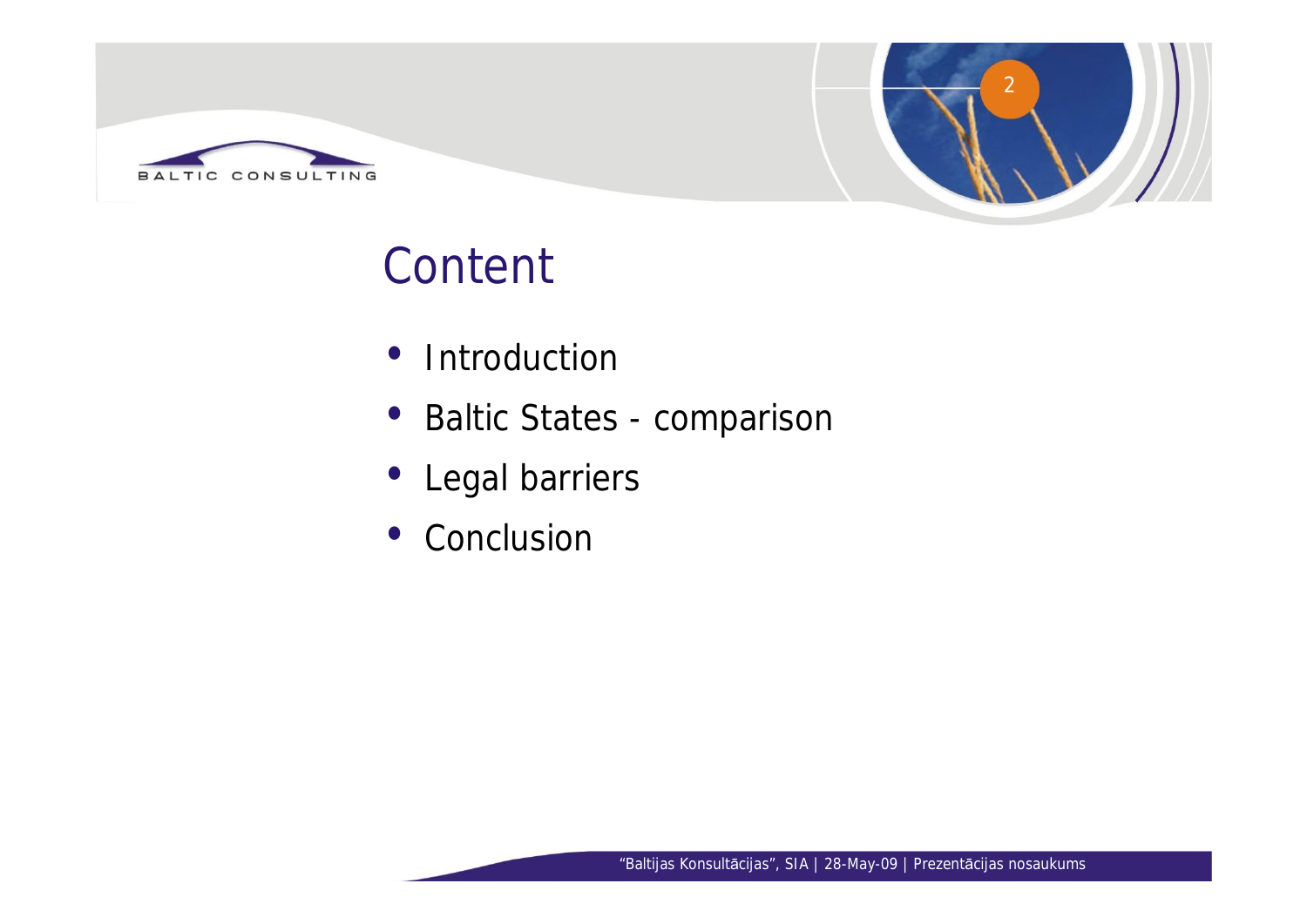

### Wind speed in Baltics



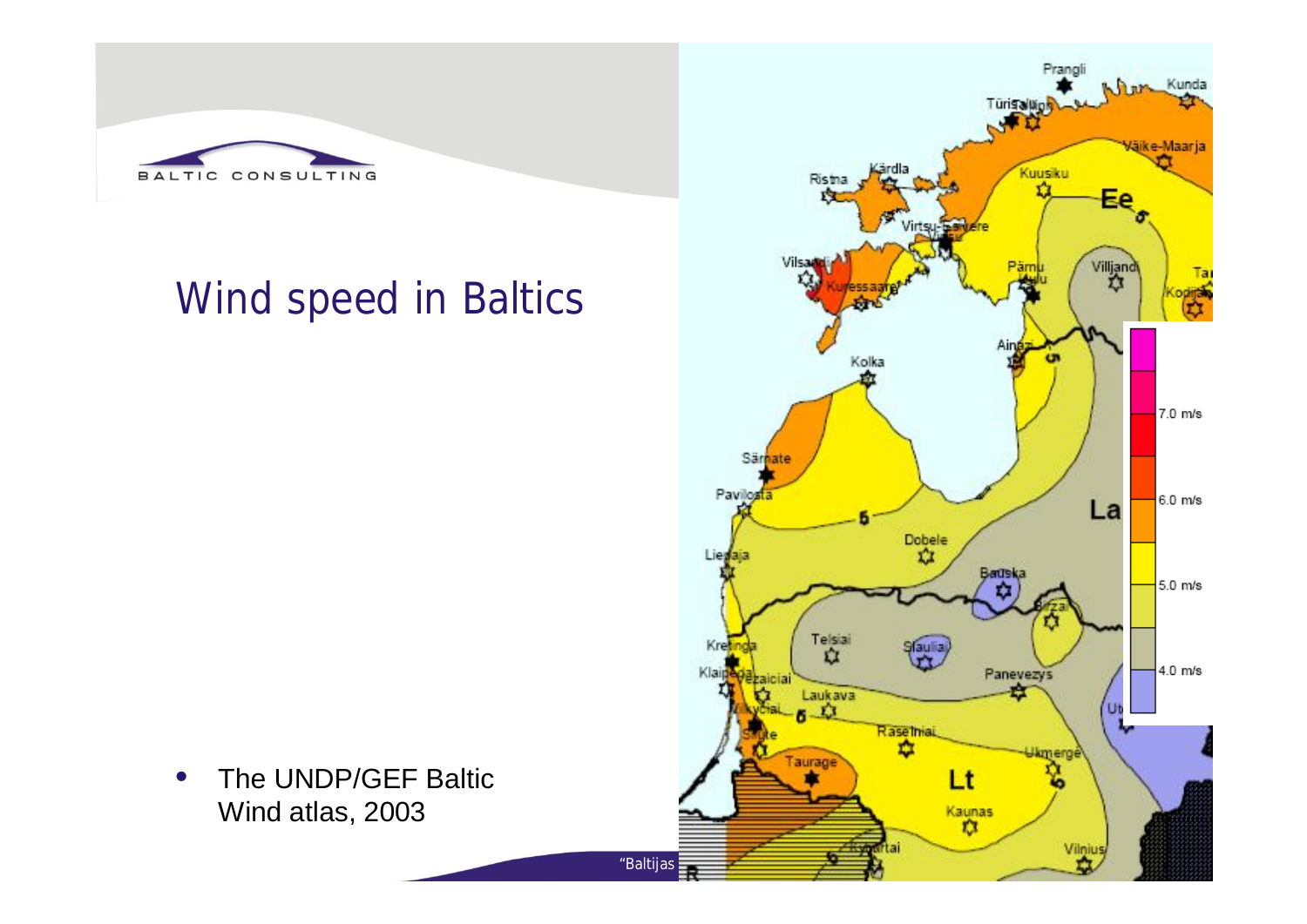

# Wind speed map + forest map

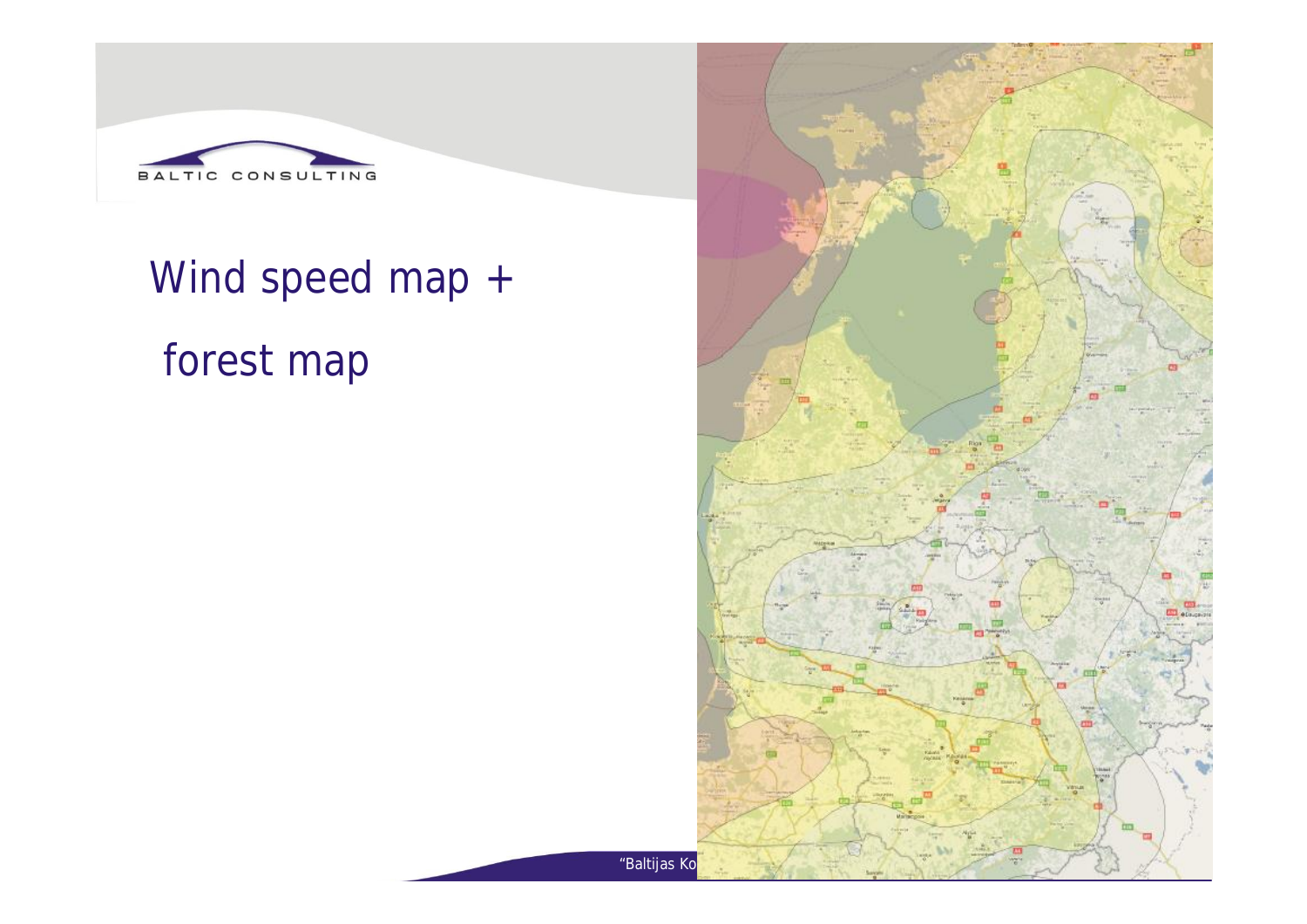

#### Wind speed map +

## grid map

- Grid potential:
	- **LT: only small capacities at** coast line left; inland: almost everywhere possible to connect at least 6 MW
	- **LV: Ventspils Liepāja one** 110 kV line
	- EE: grid load depends on place and shall be calculated case by case

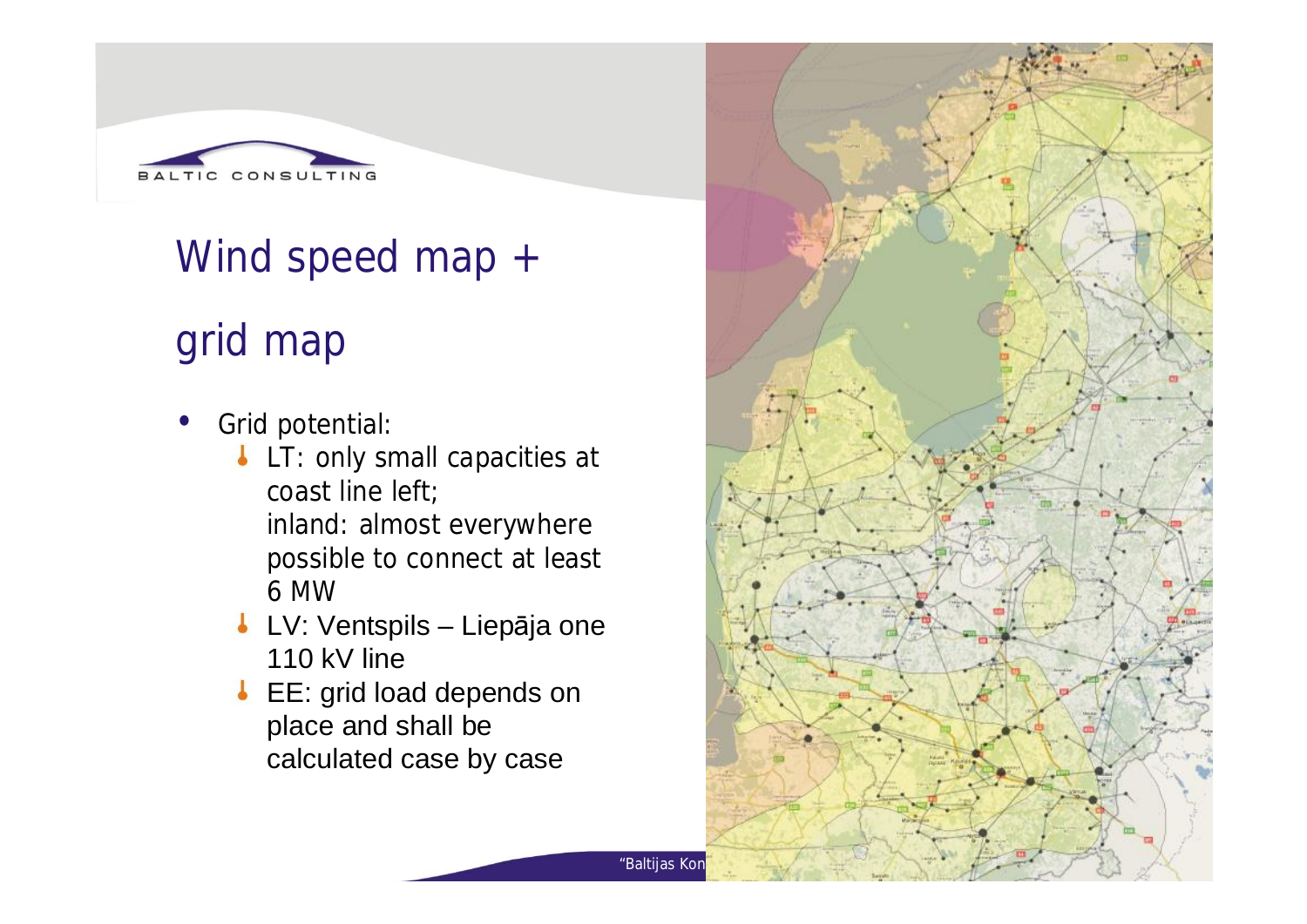

Wind speed map + wind park project map

- Existing projects:
	- **LT: 54.4 MW**
	- **LV: 27 MW**
	- **L** EE: 78 MW
- Projects under development:
	- **LT: 150 MW**
	- **LV: 955 MW permissions and** 207 MW licences issued
	- **L** EE: 582 MW

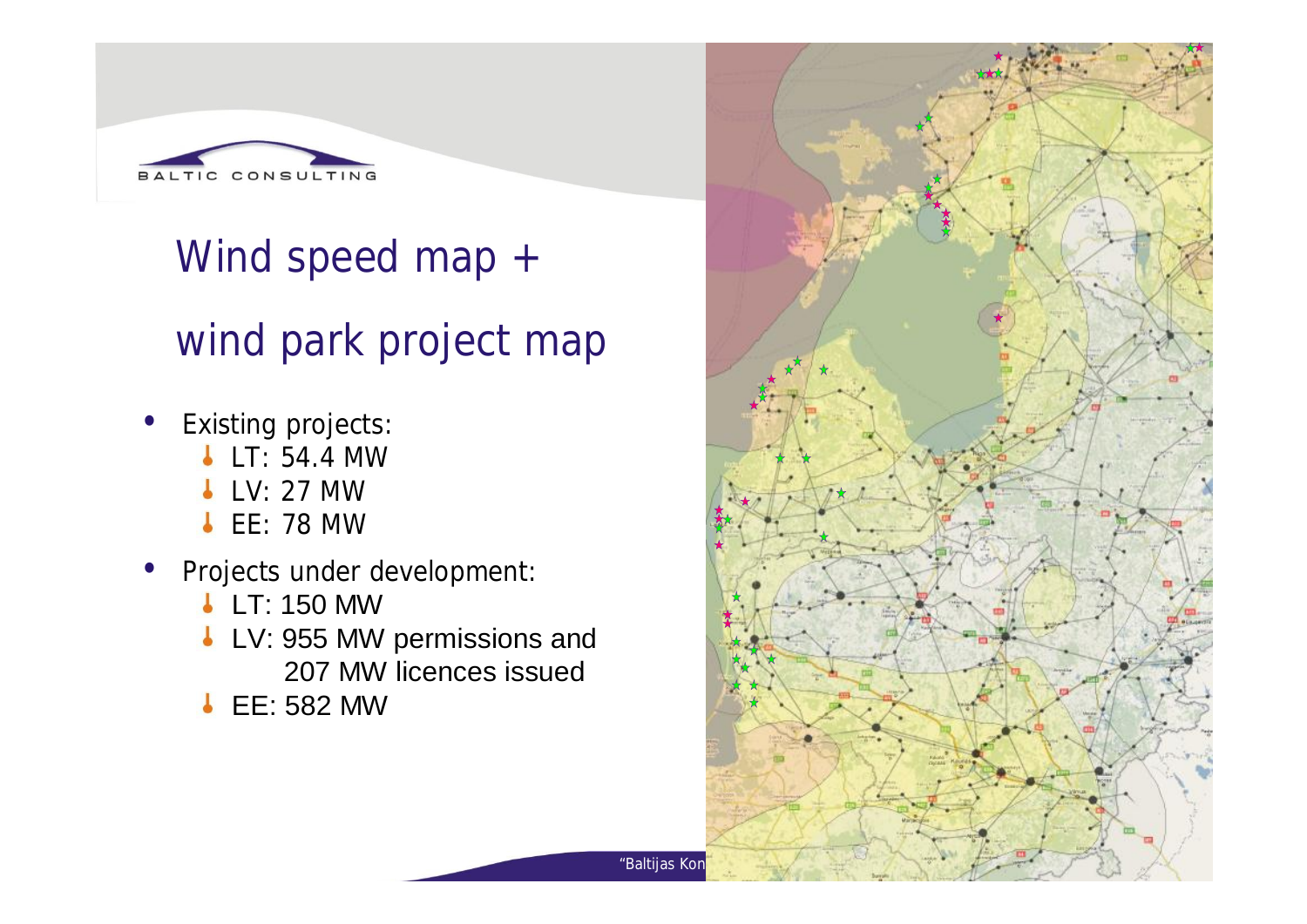



## Prices & quotas (2009)

- **LT**: 87 EUR / MWh, no re-calculation mechanism Quota: 200 MW EU fund support –none
- **LV**: ~100 EUR/MWh (depends on wind park size)  $Quota: ~ -135$  MW
- EU fund support canceled
- **EE**: market price up to 88 EUR / MWh Quota:  $\sim$ 150 MW
- EU fund support: none (only Cohesion fund for grid operators)

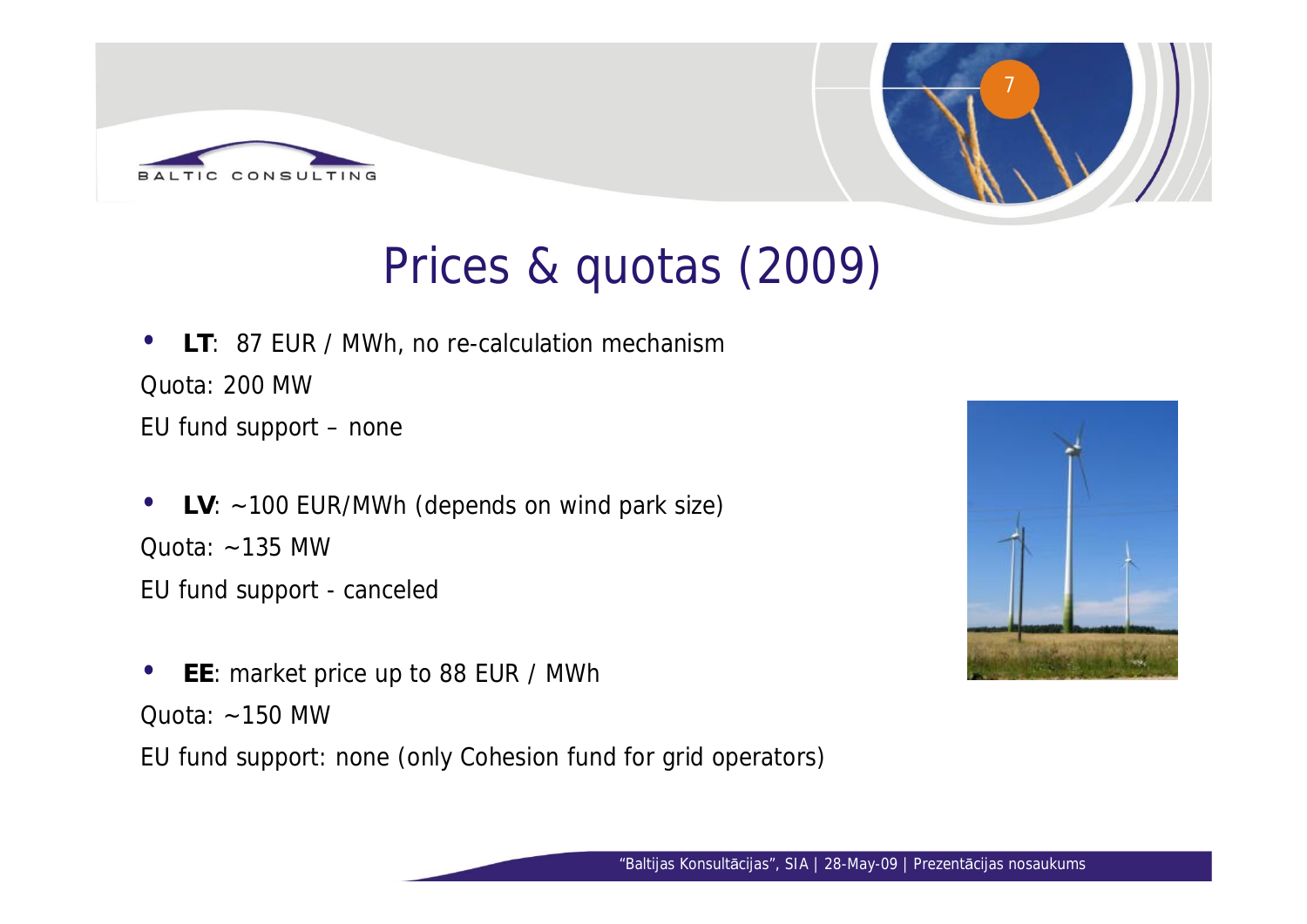



## Mandatory procurement - I

- $\bullet$   $\top$ :
	- Divided in zones  $\Rightarrow$  Tenders for "purchasing" the permission (till  $2008$ ) => Application (participation fee 120 kEUR) => Permission to build wind park in particular zone  $\Rightarrow$  Building within 36 month  $\Rightarrow$ Power Purchase agreement  $+$  pay the price for permission
- $\bullet$  |  $\vee$ 
	- Cabinet regulations to purchase electricity  $\Rightarrow$  Application  $\Rightarrow$ Administrative  $act \Rightarrow$  Building within 18 month
- $\bullet$  FF:
	- Wind park established  $\Rightarrow$  Application for feed in tariff / subsidies  $\Rightarrow$ Power Purchase agreement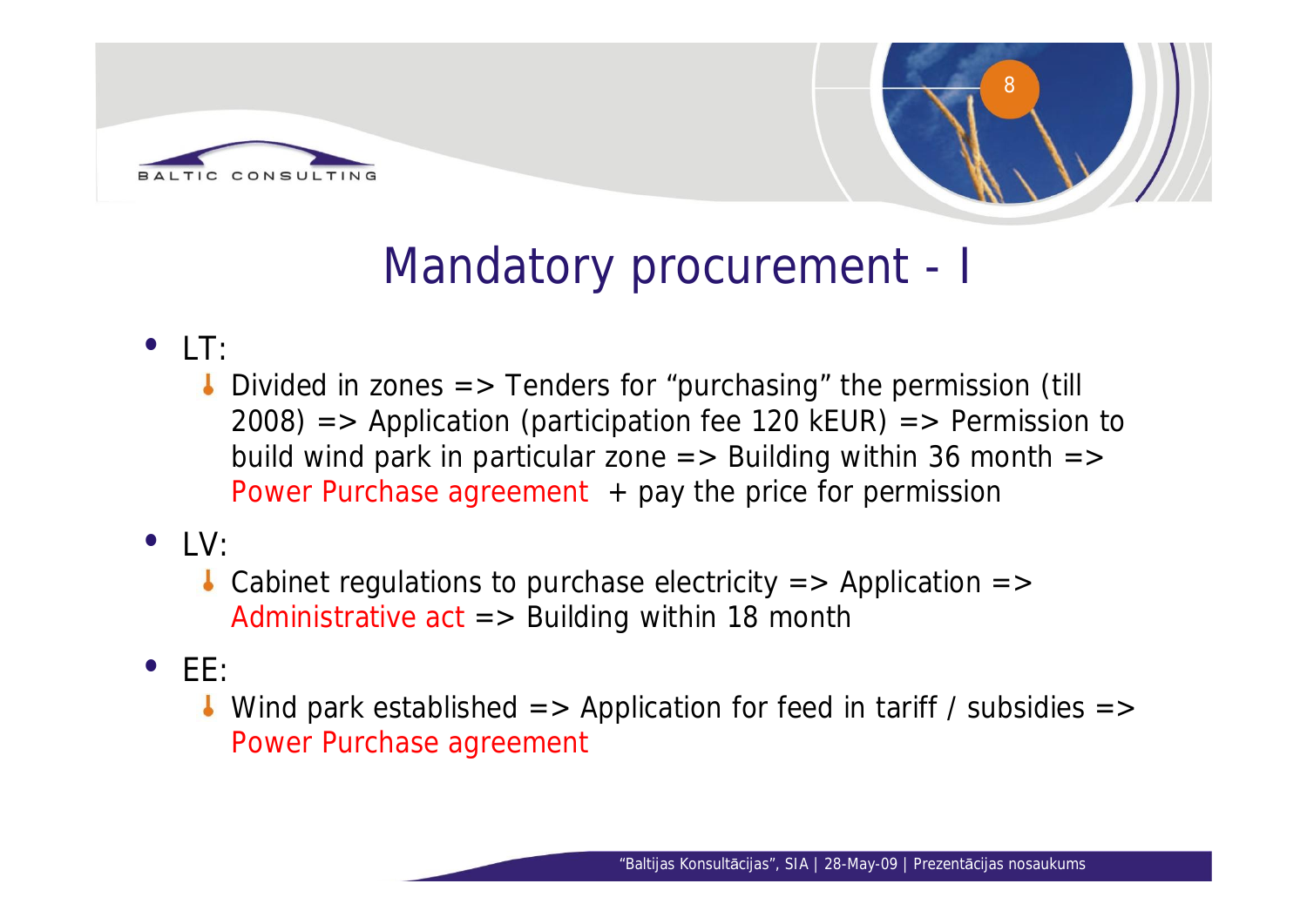



## Mandatory procurement - II



- Restrictions for "fortune seekers":
	- LT: permission cost 120 kEUR
	- **LV: need for architectures planning task**
	- EE: need for wind park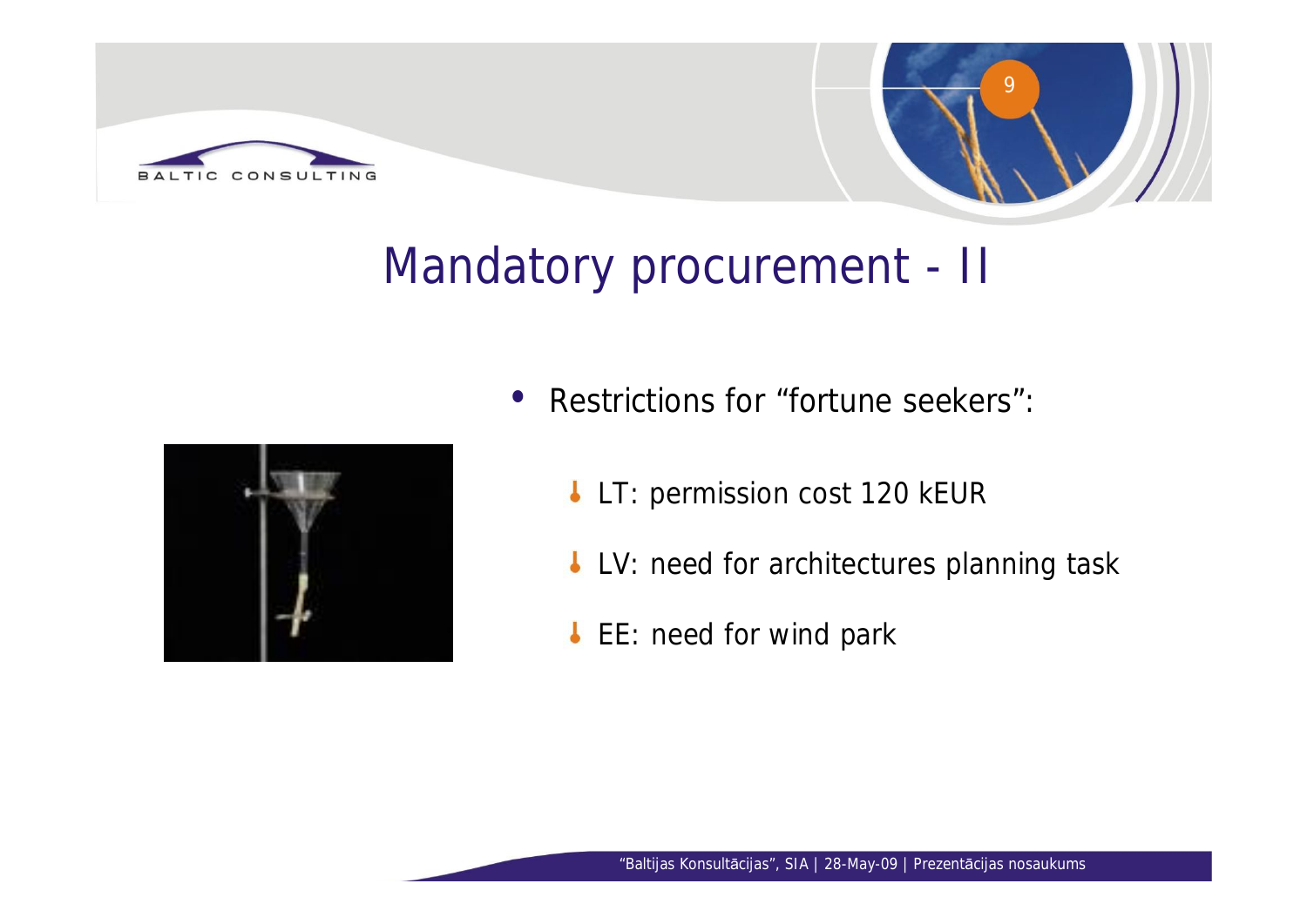



## Legislation barriers in Latvia - I

• 1. Changing rules for mandatory procurement => confused investors

"Baltijas Konsultācijas", SIA | 28-May-09 | Prezentācijas nosaukums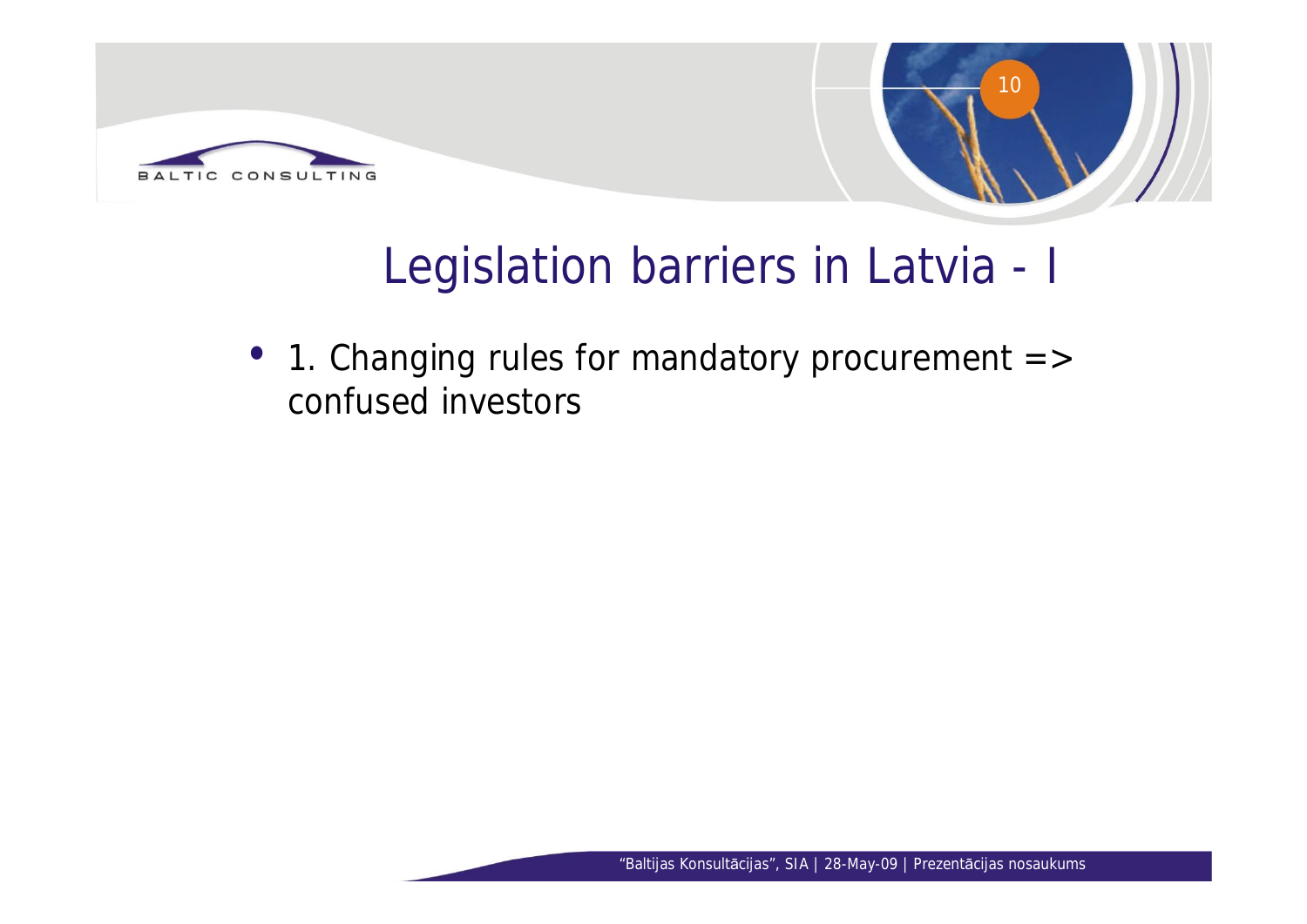



### Legislation barriers in Latvia I - history of mandatory procurement

- •Wind power plants (license till 2001) –double tariff
- •2007 –Cabinet rules No. 503
	- **Tender procedure, application till 30.12.2008.**
	- $\blacktriangleright$  Price ~100 FUR/MWh
	- **I** Tough application procedure
	- December 19th, 2008 Tender procedure cancelled
- February 24, 2009 new Cabinet rules No 198:
	- Price  $\sim$  140 FUR/MWh
	- Simple procedure
	- **Wind measurements and AP task requested**
- •April 2009 new amendments in Cabinet rules No 198
	- $\blacktriangleright$  Price ~100 FUR/MWh
	- Simple procedure, no wind measurements requested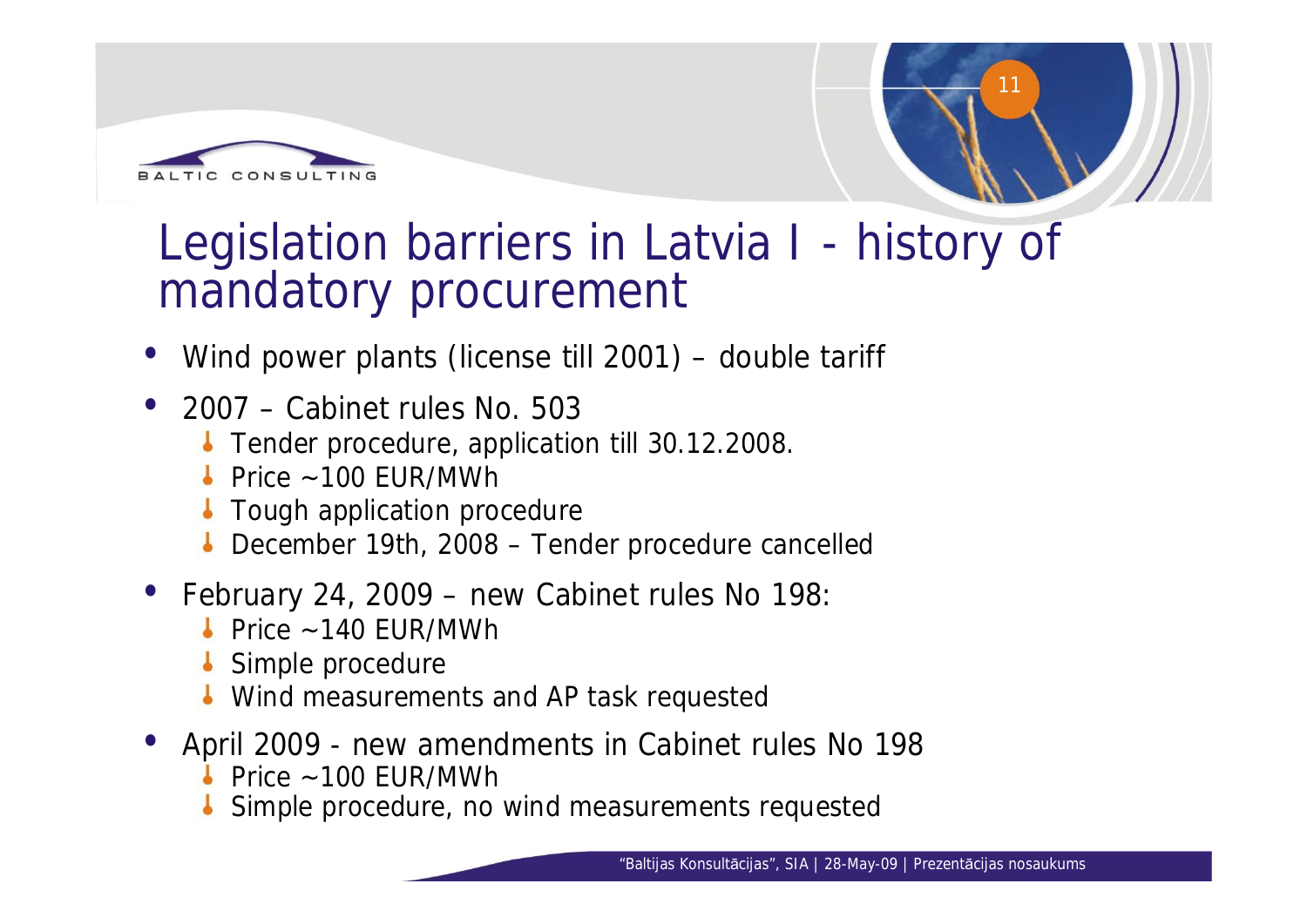



## Legislation barriers in Latvia - II

- 2. Too simple application procedure for mandatory procurement  $\Rightarrow$  lack of filter for fortune seakers
- 3. Constant changes in related legislation (detail plan development procedure, teritorry planning procedure etc.)
- 4. NB! Depending on municipality building regulation –need for land purpose transfer (land transfer procedure up to ½ year)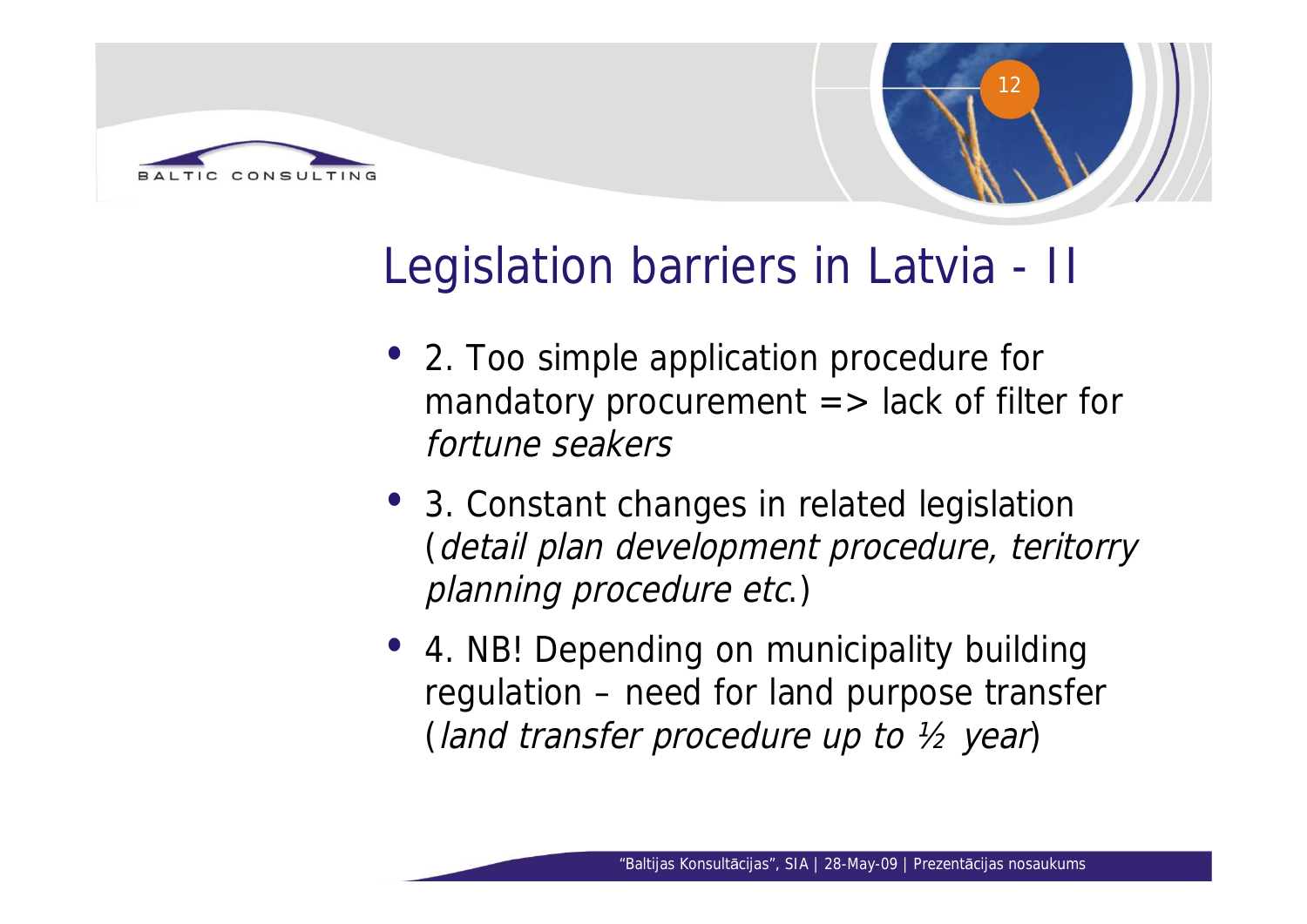



#### Conclusions - recommendations

- To project developers
	- Increase know-how about market and wind project development procedures
	- **Follow to all changes in legislation** (changes even in last moment)
	- **Take into account, but do not** overestimate political risk
- To Government
	- **Procedure that limitates fortune** seakers
	- Get the tender started!